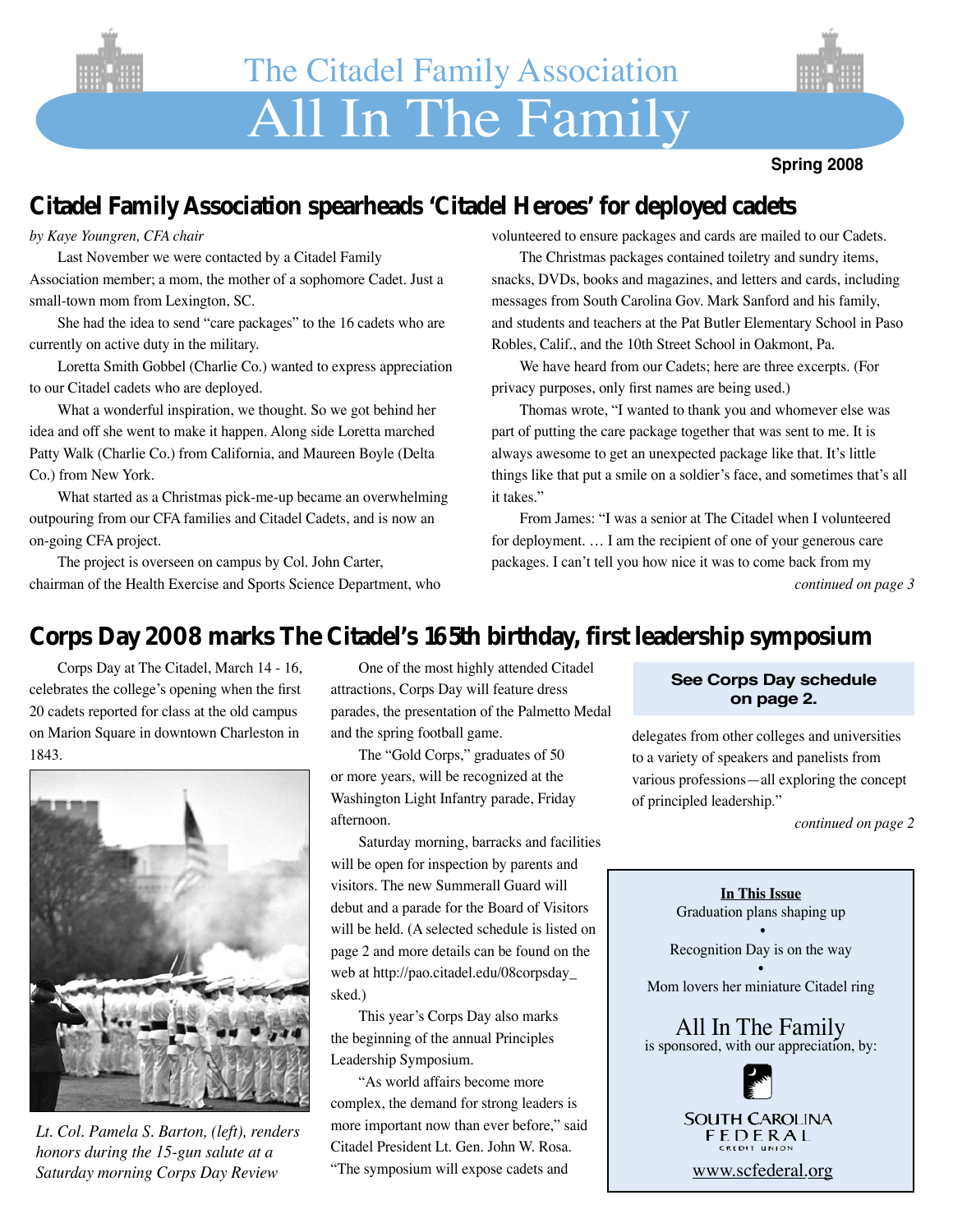### **Corps Day Calendar**

*(excerpted)*

#### **Friday, March 14**

| 12:30 p.m. | Principled Leadership Symposium: Former NFL coach Bobby Ross. Free and open to the public   |
|------------|---------------------------------------------------------------------------------------------|
| 2 p.m.     | The Citadel Family Association Annual Meeting, Bond Hall, Room 165                          |
| 3:45 p.m.  | Washington Light Infantry military dress parade to commemorate the 165th anniversary of the |
|            | Corps of Cadets and to recognize Gold Corps alumni, Summerall Field                         |
| 9 p.m.     | Corps Day Hop, featuring Plane Jane, McAlister Field House                                  |

#### **Saturday, March 15**

| 8 a.m.       | Information, refreshments, sale of mementos, Buyer Auditorium, Mark Clark Hall                |
|--------------|-----------------------------------------------------------------------------------------------|
| 8:30 a.m.    | Barracks and facilities open to visitors. (Barracks close at 10 a.m.)                         |
| 9 a.m.       | Summerall Guards performance/ Bond Volunteers exchange of rifles, presentation of Anthony     |
|              | Griffin Sword and presentation of Clubb Award, Summerall Field                                |
| $10:15$ a.m. | The Citadel Story $-A$ musical narration of the history of The Citadel, Summerall Field       |
| $11$ a.m.    | Military dress parade for Board of Visitors, presentation of Palmetto Medals, Summerall Field |
|              | Tennis vs. UNC Charlotte, Earle Tennis Center                                                 |
| 1:30 p.m.    | Blue and White Football Game, Summerall Field                                                 |
| 3 p.m.       | Tennis vs. Boston University, Earle Tennis Center                                             |

#### **Sunday, March 16**

| 9 a.m.       | Protestant Service, Summerall Chapel, reception to follow on patio at Mark Clark Hall |
|--------------|---------------------------------------------------------------------------------------|
| $11:15$ a.m. | Catholic Mass, Sacred Heart Church, corner of King and Huger Streets                  |
| 7 p.m.       | Catholic Mass, Summerall Chapel                                                       |

## **Corps Day's Principled Leadership Symposium speakers**

*continued from page 1*

The college is expecting approximately 100 delegates from local colleges, senior military colleges and the federal service academies to attend the two-day conference on leadership and ethics. Featured speakers are:

• Darla Moore, vice president of Rainwater, Inc., is founder and chair of the Palmetto Institute. During the 1980s, Moore made a name for herself by taking over companies in bankruptcy and making them profitable. By the early 1990s, she was the highest paid woman in banking.

• Bobby Ross, the nationally-renowned football coach and sports figure whose career as a head coach includes positions with The Citadel, the University of Maryland, Georgia Tech, the San Diego Chargers, the Detroit Lions and the United States Military Academy.

• William H. Swanson, chairman and CEO of Raytheon. With 2007 sales of \$21.3 billion, Raytheon is a technology leader specializing in defense, homeland security and other government markets throughout the world.

• Lt. Gen. Robert L. Van Antwerp, U.S. Army Chief of Engineers and Commanding General of the U.S. Army Corps of Engineers. Antwerp serves as the senior military officer overseeing most of the Nation's civil works infrastructure and military construction.

#### **Citadel Language**

**• Mess Fact —** Fourth class cadets may be required to give mess facts at the lunch and evening meals. These mess facts may be any item of "Knob Knowledge," the next day's menu or a current event from the day's newspaper.

## **'The Fourth-Class System is no longer in effect' are the sweetest words in a Knob's life**

Recognition Day is a momentous occasion in the life of a knob. It means the end for rigid formations, walking in single file at breakneck speed and the highly regimented way of life that is The Citadel's Fourth-Class System, the toughest college military training system in the country.

Recognition Day begins much the way the first day of military training began back in August - with intense physical and mental challenges. At the end of the day, this year in late April, the Fourth-Class System is canceled and knobs are recognized by their first names by all upperclassmen.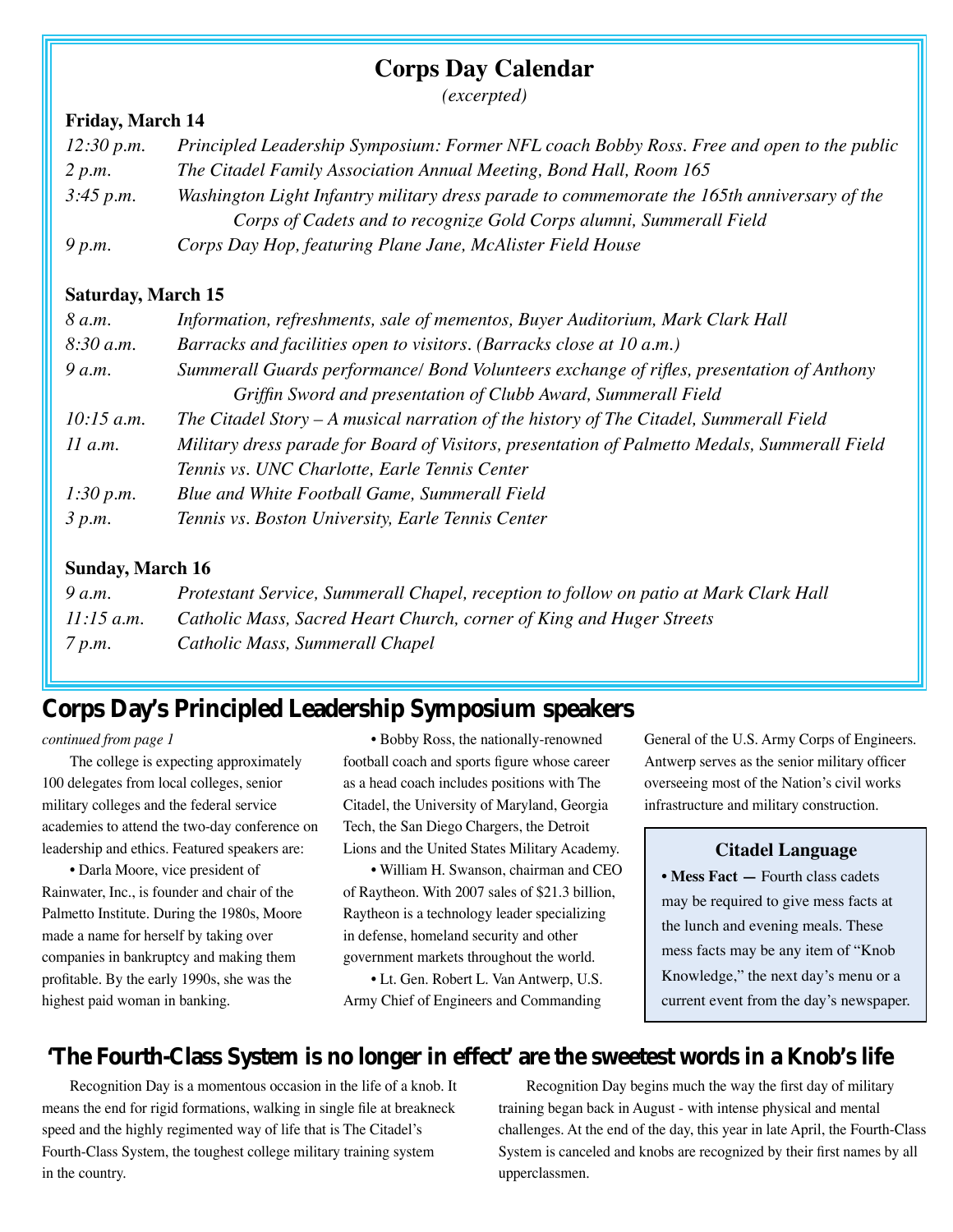## **Graduation plans for May 1 - 3 are beginning to shape up and excitement builds**

Commencement events take place May 1 - 3. Several events are outlined below. Other events and more details, can be found at citadel. edu. *(Editor's note: events and times are unconfirmed as of press time. Please consult citadel.edu and information to be mailed closer to the event. In the event of inclement weather, outdoor events may be cancelled.)*

Parking will be at a premium and admission tickets are required only for Commencement Exercises for the Corps of Cadets on Saturday. Ten tickets will be distributed to each cadet.

#### **Thursday, May 1 1:30 p.m. Star of the West Finals**

This event is the culmination of many hours of practice in rifle drill. The winner will be named the "Best Drilled Cadet" and will have his or her name inscribed on the Star of the West Monument. The winning cadet will also wear the Star of the West Medal. The ship, Star of the West, was fired upon by Citadel cadets in 1861.

#### **3:45 p.m. Awards Review**

The afternoon Review features the presentation of several prestigious awards. **5:45 p.m. Baccalaureate Service** Summerall Chapel

**Friday, May 2 2:15 p.m. 2009 Summerall Guards**  Performance honoring of the Class of 2008 **3:00 p.m. Graduation Parade** 

**("Long Gray Line" Parade)**

Members of the Class of 2008 will march in their final parade as cadets. As the class crosses Summerall Field to "take the review," the leadership of the Class of 2009 will take command of the Corps of Cadets. **4:00 p.m. Garden Party** 

#### **Quarters One**

Given by Lt. Gen. and Mrs. John W. Rosa for the Class of 2008 and their guests on the porch of the President's House immediately after parade until 5:30 p.m.

#### **Saturday, May 3 9:30 a.m. Cadet Commencement Exercises**

#### **McAlister Field House**

Begins promptly at 9:30 a.m. with the processional. After the invocation, national anthem and introductions of the special guests, Lt. Gen. Rosa will deliver remarks. U.S. Sen. Lindsey Graham will then deliver the address to the Class of 2008. Lt. Gen. Rosa will administer the oath to those entering the Armed Forces.



The presentation of candidates and conferring of degrees will precede the actual presentation of diplomas. The ceremony will conclude with the singing of the alma mater, the benediction, closing remarks by Lt. Gen. Rosa and the "tossing of hats."

#### **'How nice it was to come back from my firebase and find this box waiting for me on Christmas Eve'**

#### *continued from page 1*

firebase and find this box waiting for me on Christmas Eve. It was really a nice feeling learning that somebody cared and was praying for me."

David wrote: "I just wanted to write and tell you thank you for the package that you sent me. I received it today and I'm sure there will be nothing left after my roommates get to it (they thank you as well). I have to say that I have been feeling a little forgotten over here, but with all the packages I have been receiving, it is comforting to know that we over here are remembered."

Thus the Citadel Heroes 2008 enterprise was born. Under the tireless leadership of Loretta, Project Director, the CFA plans to continue supporting our Citadel deployed. The CFA will collect cards, gifts, letters, personal items and snack foods for our Cadets. The

current count is 16 cadets who had their college interrupted when they answered the call from their military units to serve our country.

What started out as a Christmas mission has turned into a long-term commitment to keep this project going for as long as we have deployed Cadets. The year will be changed, but the Citadel Heroes will remain.

We have selected two major dates, Christmas and Easter, to send packages. And remember, our Citadel military share the gifts they receive so we are not only expressing our love and support of The Citadel, but we are reaching out to touch a life of someone we may never know.

The CFA website: www.citadel.edu/ cfa, will soon have the schedule, deadlines and suggested. In the meantime, contact Loretta directly at, LSmith@caicworksite.

com. Information will be available at the CFA Annual Meeting, March 14 and at Mark Clark Hall on Saturday morning, March 15th.

#### **CFA Officers**

Mark & Kaye Youngren, Chair 503-225-0608 myoungren@comcast.net

Lou Ann Coleman, Vice Chair 803-635-5290 colemanlouann@hotmail.com

Andy & Kim Creech, Secretary 864 848 6096 andynkimc@aol.com

David M. White, Newsletter Editor 803-741-5055 DWhite@h-wagency.com

Shamus Gillen, '96 Associate Director of Admissions, Coordinator of Alumni Recruitment & CFA Liaison Officer 843-953-4830 gillens@citadel.edu